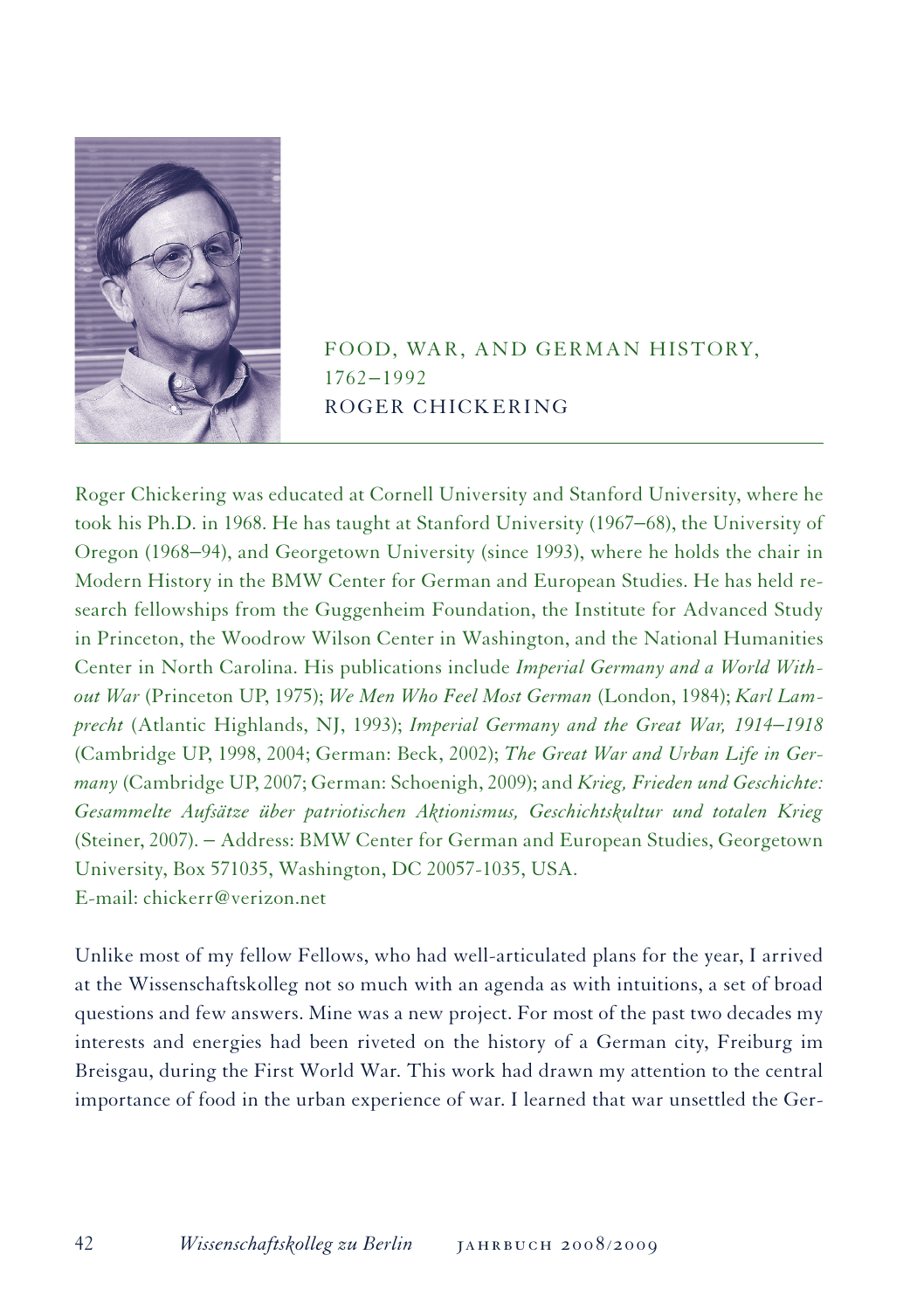man food supply profoundly, drawing labor and animals from farm to fighting front, distorting demand, and depriving German agriculture of basic but imported resources, such as fodders and fertilizers, whose shortage soon seeped into every dimension of farm production. These pressures required the mobilization of the food supply by political command, a vast bureaucratic campaign to stimulate the production and regulate the distribution of food more effectively and equitably than the market mechanism. The effort failed. The result was an all-pervasive administrative nightmare, which did not relieve the structural sources of Germany's food shortage. Regulation was neither effective nor equitable; it left producers angry and consumers hungry. Insofar as it undercut morale on the home front, it figured centrally in the exhaustion of the German war effort.

Because the political administration of food was such a salient feature of this war, I became interested in the broader dimensions of the problem in German history. I decided to study the political mobilization of German agriculture, to undertake a broad survey that, unlike anything I had written before, would span two centuries, from the eve of the French Revolution to German reunification. Even a cursory reading of the standard literature revealed that food had never been the object of market forces alone, if only because the triumph of these forces was itself a recent and contentious phenomenon. I quickly concluded that the food supply was a matter of intense political interest and debate, as well as the object of pervasive political intervention, in peace and war, throughout the modern era. I also concluded that in order to analyze these processes, I would have to work out a concept of "political mobilization" that was broad enough to comprehend not only the state's efforts to increase and regulate the food supply, but also the efforts of agricultural producers to shape these same efforts.

These were in any case the inchoate assumptions and designs with which I arrived last fall in Elysium. In circumstances that left nothing to be desired, I have spent the last ten months reading in the history of German agriculture in the nineteenth and twentieth centuries, piecing themes together, reflecting on big issues. Because the literature is vast, I began by trying to define the basic historiographical contours, as well as to determine whether I had anything original to say. With virtually every title I needed available to me with a click of my keyboard, I then focused on developments in the nineteenth century, where I spent more time than I had anticipated as I located what I believed to be a pivot of the story. This was the radicalization of farmers' improvement societies. These groups, which had originally been founded on the initiative of the state, mobilized at the end of the century into intransigent and aggressive lobbies of farmers' interests. These lobbies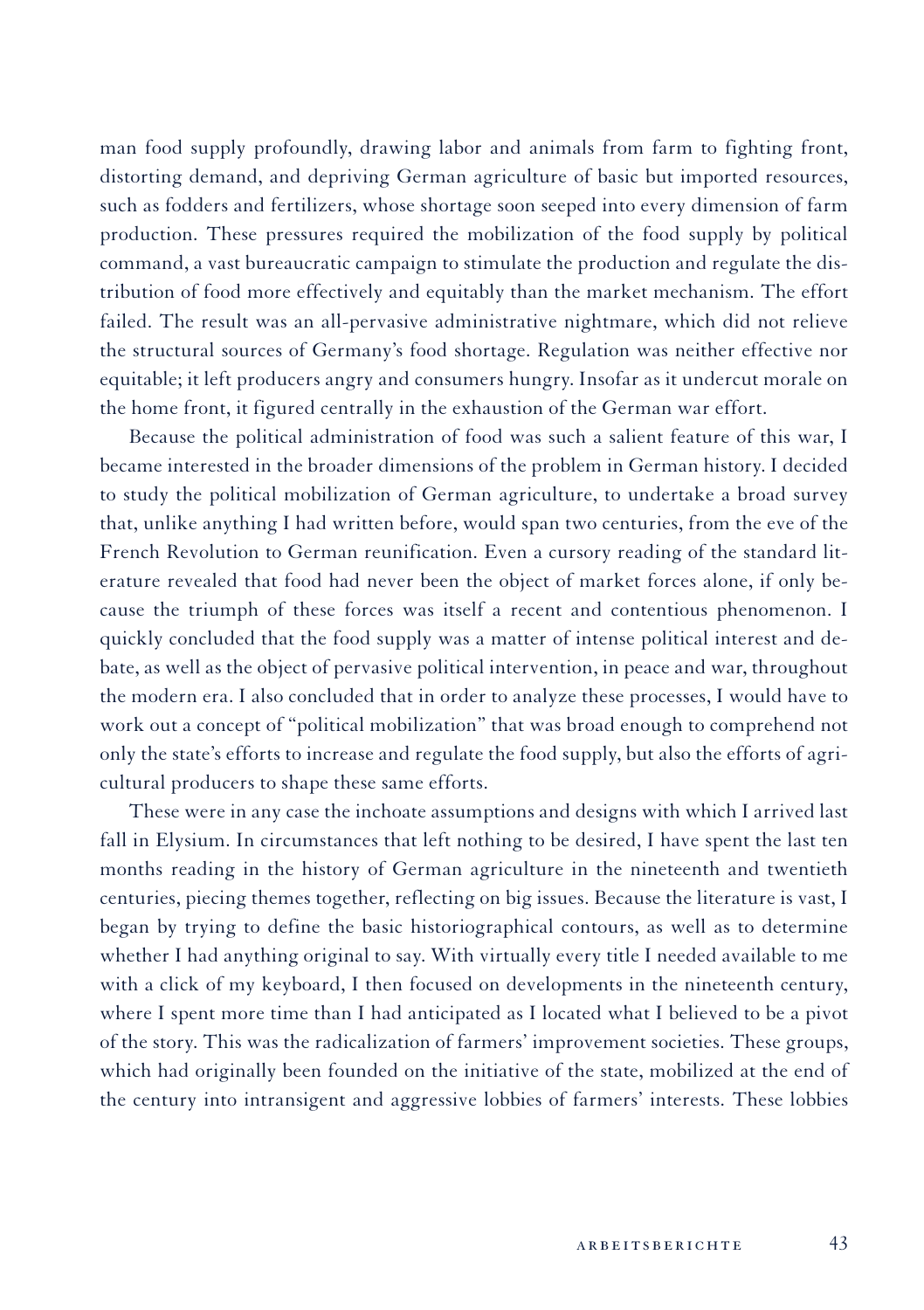did not even shy from opposition to the state, as they effectively unified the political voice of farm producers and generated a broad political consensus on the need to protect German agriculture in the interests of national security. The result was a campaign to promote agricultural self-sufficiency by means of massive public subsidies, primarily in the form of protective tariffs on most basic farm products. I am prepared now to argue that the politics of the food supply, the attempt to increase both productivity and self-sufficiency, linked critical moments in Germany's modern history − the great reforms of the revolutionary era, the commercial consolidation of the nation-state after 1871, the German experience in both wars, including the National Socialist designs on European hegemony, the collectivization of agriculture in East Germany, and the West German decision to join the Common Market after the second war.

My labors have so far resulted in no published pieces of scholarship, although several are in gestation. I can point principally to the colloquium that I presented first to the Wissenschaftskolleg in May, then in a revised version to several groups of German historians. A more intangible but significant product of my work is the confidence that the project is innovative, feasible, and worth pursuing into my retirement, which awaits me in another year. This confidence reflects support that I have received from friends and colleagues, primarily in historical seminars in and around Berlin. Within the halls of the Wissenschaftskolleg, where my interests have made me a more eccentric figure this year, the lone Fellow in modern German history, my contacts have yielded rich personal friendships, as well as intellectual horizons that have broadened into areas, such as speciation, robots, Dutch businessmen, and Senegalese slaves, about which I knew practically nothing (about self-deception I knew rather more). These contacts have also nurtured my humility, as well as my gratitude that I have worked among such a distinguished group of scholars.

Regular weekend trips into the Mark Brandenburg, Mecklenburg, Silesia, Saxony, and Thuringia could be masked within my interests in agriculture (Templin and Boitzenburg more easily than Dresden and Weimar). Several additional projects, which have grown out of my longstanding occupation with the history of warfare, could not; so they must count as distractions. I presented a series of public lectures. My book on Freiburg in the First World War was published in a German edition in May − in Freiburg, where my presence was required. Another portion of my time at the Wissenschaftskolleg has been claimed by the fourth volume of the forthcoming *Cambridge History of War*, a project of global dimensions, of which I am an editor as well as the author of a chapter, completed on Wiko time, about "The Rise of Militarism, 1850−1914". In April I returned to the US